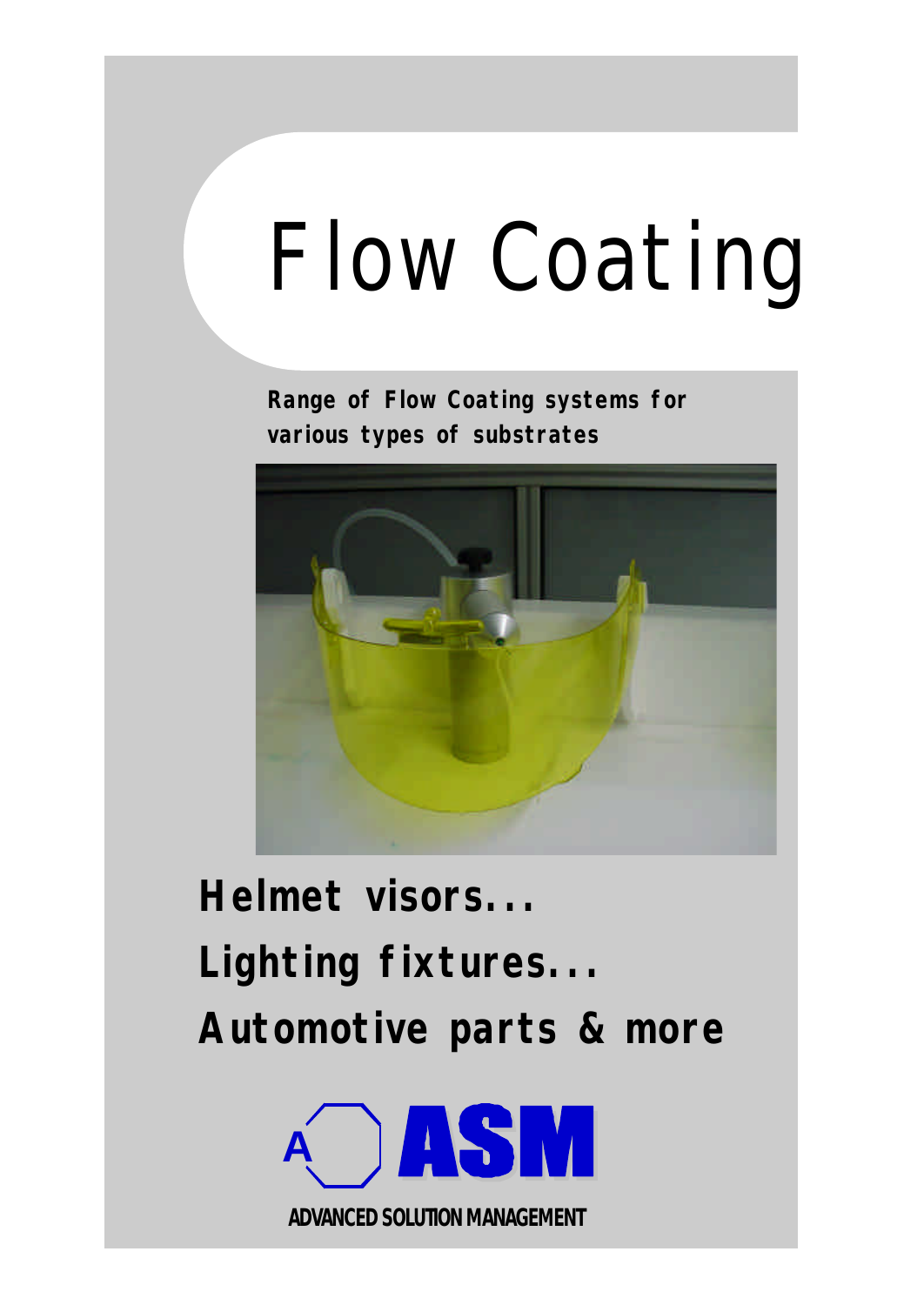#### **CUSTOM DESIGNED FOR EACH INDIVIDUAL NEED**



Flow-coating line for motorcycle helmet visors : antifog inside, antiscratch outside.

Flow-coating system for cylindrical parts up to 400 mm diameter (with specific handling support)





3 D « OMNICOAT » Flow-coating system for large substrates (up to 1500 x 500 x 300 mm L x H x D)

 **ASM, Advanced Solution Management**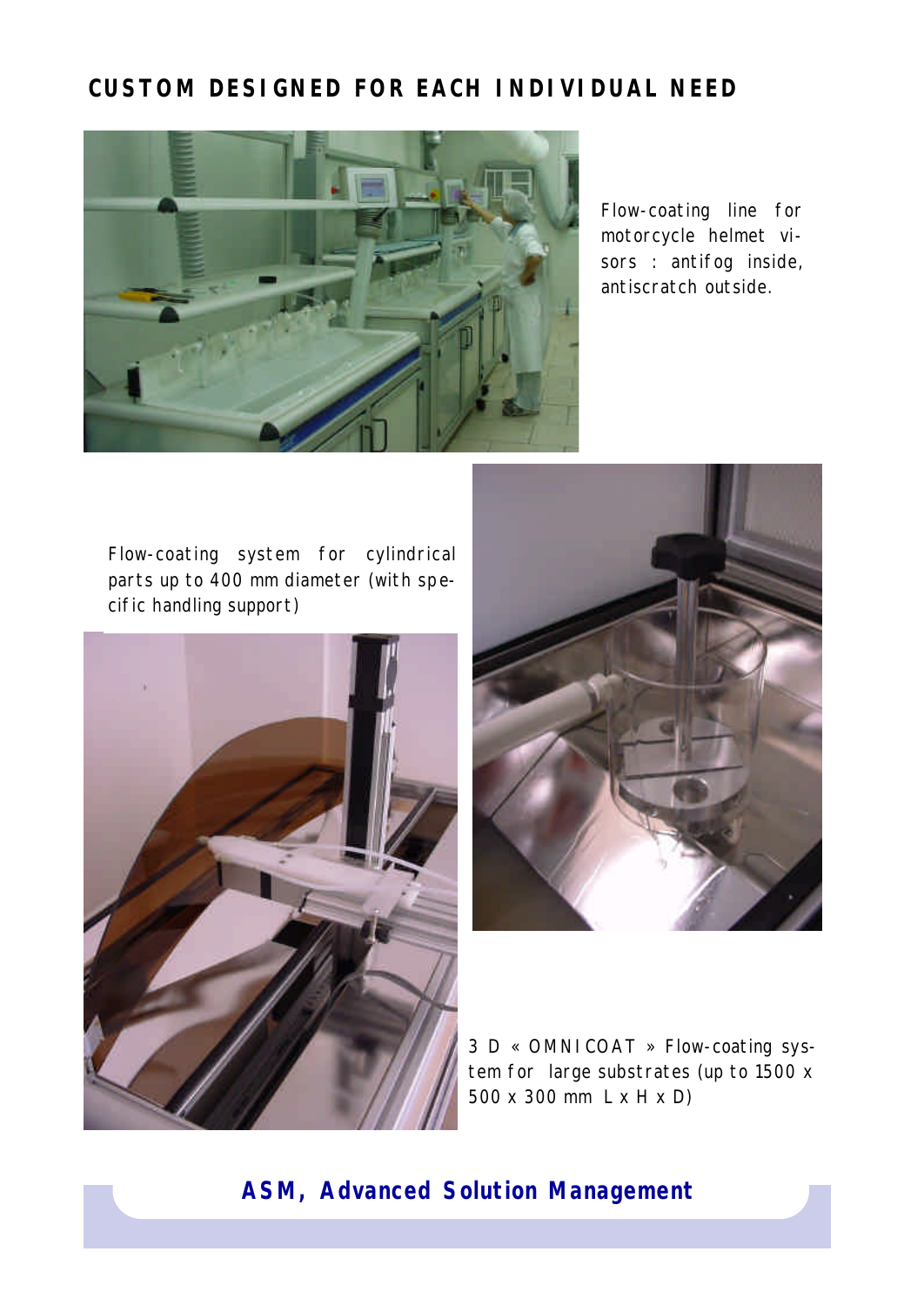### **STATE OF THE ART PROCESS CONTROL TECHNOLOGY**



All Flow-coating systems from ASM are equiped with user friendly , multiple windows type operator's interface supported by a Touch-screen display.

Refining the different parameters of the process is easy.

The system allows for the storage of multiple recipies. Datalodging is possible thru the Ethernet interface of the touchscreen (for the supervision of the production )

| POSTE<br>$F$ ceiticn; 12.3;                     | Buse        |  |
|-------------------------------------------------|-------------|--|
| MIN<br>12.3                                     | MAX<br>12.3 |  |
| POSTE<br>$\overline{2}$<br>$F$ caiticn $ 12.3 $ | Buse        |  |
| MIN<br>12.3                                     | MAX<br>12.3 |  |
| POSTE 3<br>Festtien $ 12.3 $                    | Buse        |  |
| MIN<br>12.3                                     | MAX<br>12.3 |  |

**WITHOUT ASM 2000 WITH ASM 2000**



The built-in coating controler in line controler eliminates all need for operator's intervention on the coating solutions



#### **ASM, Advanced Solution Management**